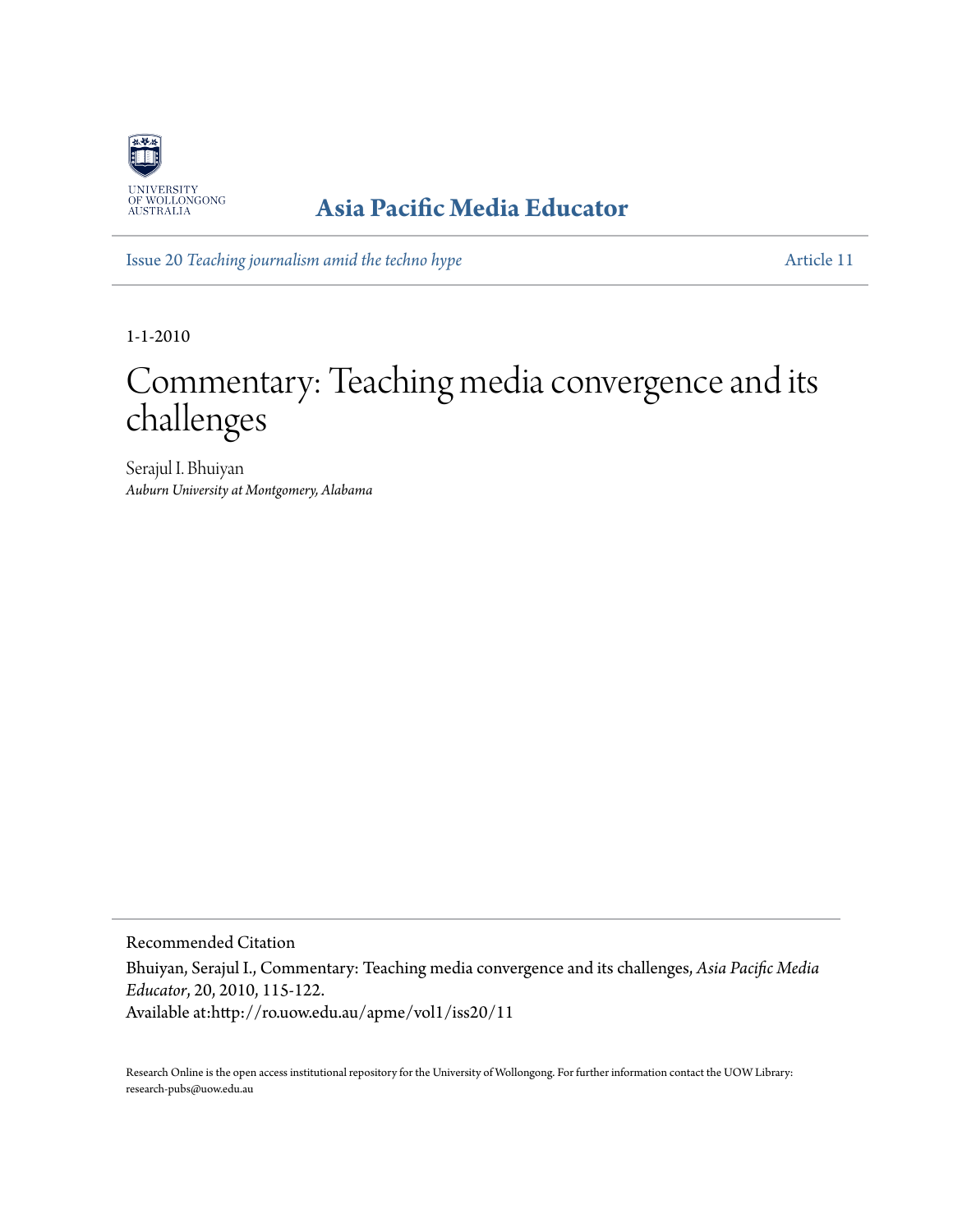## **Commentary** Teaching media convergence and its challenges



**Serajul I. Bhuiyan** Auburn University at Montgomery, Alabama sibhuiyan@yahoo.com

Many of my colleagues from journalism schools in the United States have for many years been bulking up on convergent media courses to prepare the next generation of reporters for an industry that is being reshaped by digital communication technologies. Concepts and theories of internet journalism were first taught during the days of HTML programming in the early1990s. Some have embraced the need to teach 'new media' skills wholeheartedly, some gingerly, and some not at all. What are the plausible reasons behind these mixed sentiments towards the teaching of convergent media courses? Are academics' multimedia skills keeping pace with their students who are commonly referred to as 'digital natives'? Is the emphasis on technology-oriented production courses overlooking the imperative of teaching students the fundamentals of clear, succinct reporting?

Indeed, reporters today are required to be fluent in the language of cross-platform delivery of news and media content. In addition to the fundamental skills of journalism — master writing, efficient and effective fact gathering, interviewing and editing — these days students must also know how to blog, podcast and design websites, shoot and edit digital video, use Twitter, and finally put all text, graphics, audio and video online for cross-platform delivery. At its core, convergence essentially means the cooperation among print, broadcast and web journalists to originate the best possible story utilising the most popular delivery systems to reach the widest possible of all target audiences. Universities all over the world have evidently scrambled to remain relevant in this technology dominant media environment.

However, some major issues arise when considering the best way to maintain preeminence with respect to fostering the journalism major and ultimately preparing students for gainful employment in the newsroom. With the current emphasis on technology and multimedia production skills in journalism programs, are we compromising the need to educate students on media theories and expand their intellectual foundation as they apply to reporters' professional development? In order to get and sustain positions in the media industry, students must also learn the strengths of each medium for telling a story, and that the interaction of media across several platforms can have a greater impact than any single medium. How is this possible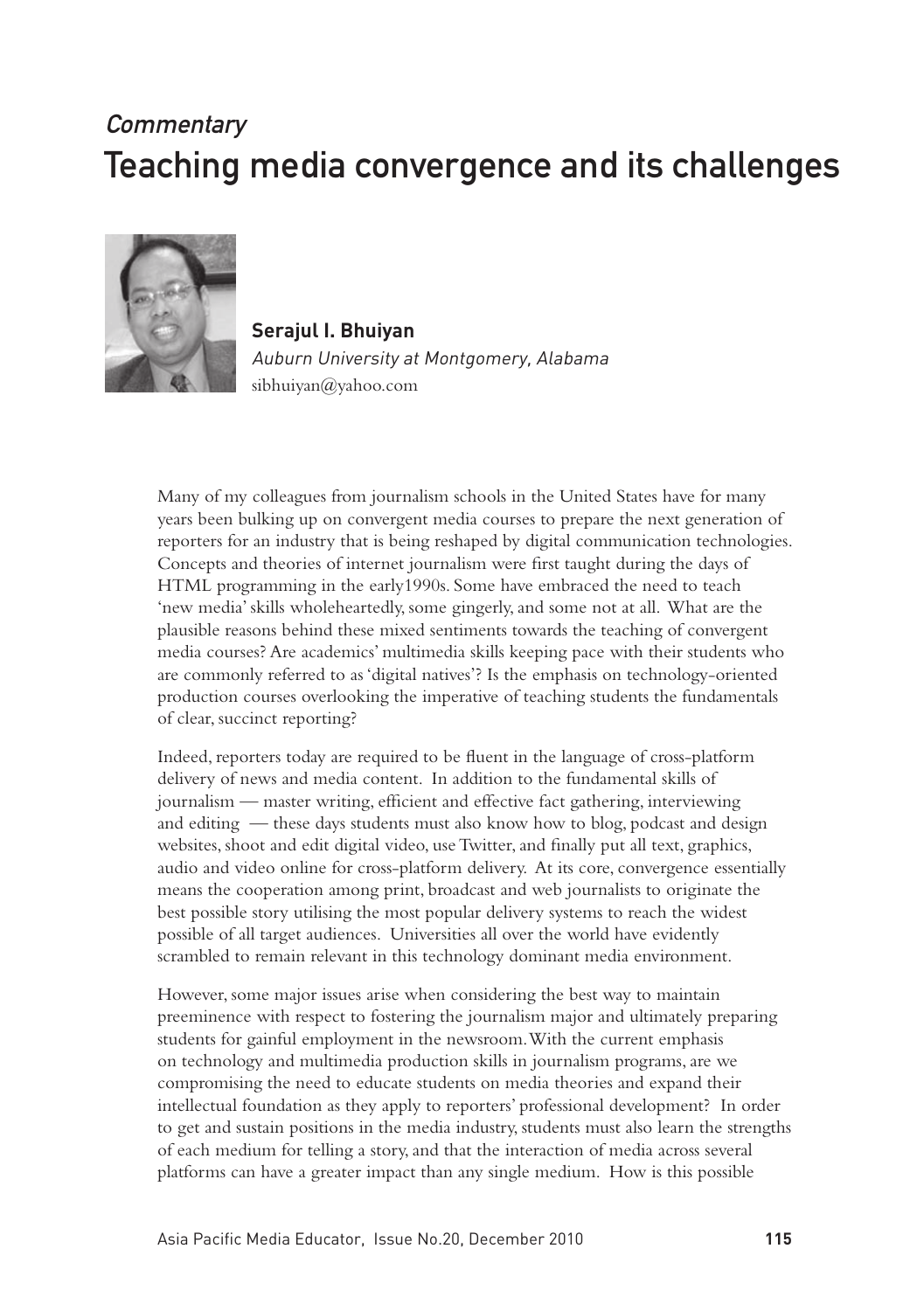given the following challenges that educators generally face when it comes to teaching about media convergence:

#### 1. Lack of institutional commitment, skills and resources

Faculty committed to keeping their majors responsive to technological changes in communication and commerce may need to continually reform their course offerings. The commitment to a converged media laboratory comes with a commitment to hiring new instructors and professors to not only teach lower level skills classes, but the upper level theory courses as well. But, with the economic downturn, the trend towards faculty hiring is to maintain current offerings while subsisting with a smaller faculty.

Another challenge is the financial constraint that faculty staff face when attempting to upgrade the multimedia teaching laboratories. The upgrade of aging and analog equipment, adherence to modern digital environments and maintaining the laboratories once adopted are serious impediments to convergent media instruction. Technology, while efficient and capable, is not inexpensive. Using stripped-down versions of robust programs and templates save money in the long run but curtail student capabilities and place limits on key design choices. Broadcast editing was particularly difficult to integrate into the digital convergence lab environment because of its large technological requirements of massive memory allocation, digital file transfer capabilities and software costs.

New digital equipment is often less expensive than their older analog counterparts in the industry. New cameras need less light, have higher resolution and cost less than those just five years older. Digital memory has supplanted tape-based technology with many moving parts, which were quite susceptible to wear and tear. File transfer protocols have taken the place of massive videotape libraries, offering convenience and instant access. However, a substantial outlay is still necessary to upgrade an existing lab or construct a new facility.

Updates to existing facilities require a lot of money to capitalise. For example, Auburn University at Montgomery lacks funding to equip its laboratories to implement a revised convergent curriculum. However, the department was fortunate to secure US\$100,000 of equipment donated by Raycom Media to refurbish its lab. In order to remain viable for the future, often new facilities are needed, and existing facilities require a major overhaul. Commitment to such purchases does not come readily to those without experience in the industry. Many times an outlay of such money often doesn't appear worth it to uninitiated decision makers.

#### 2. Fear and resistance to change

Some veteran journalism instructors and even students can become 'threatened' by the study and practice of cross-platform journalism. They often fear that trying to teach in this environment or learn about it in this way will dilute the very foundation of good writing, reporting, and ethics. Additionally, fears appear about whether they can achieve real success in any one medium. Educators tend to feel that they fail to provide the depth needed to succeed in any one medium.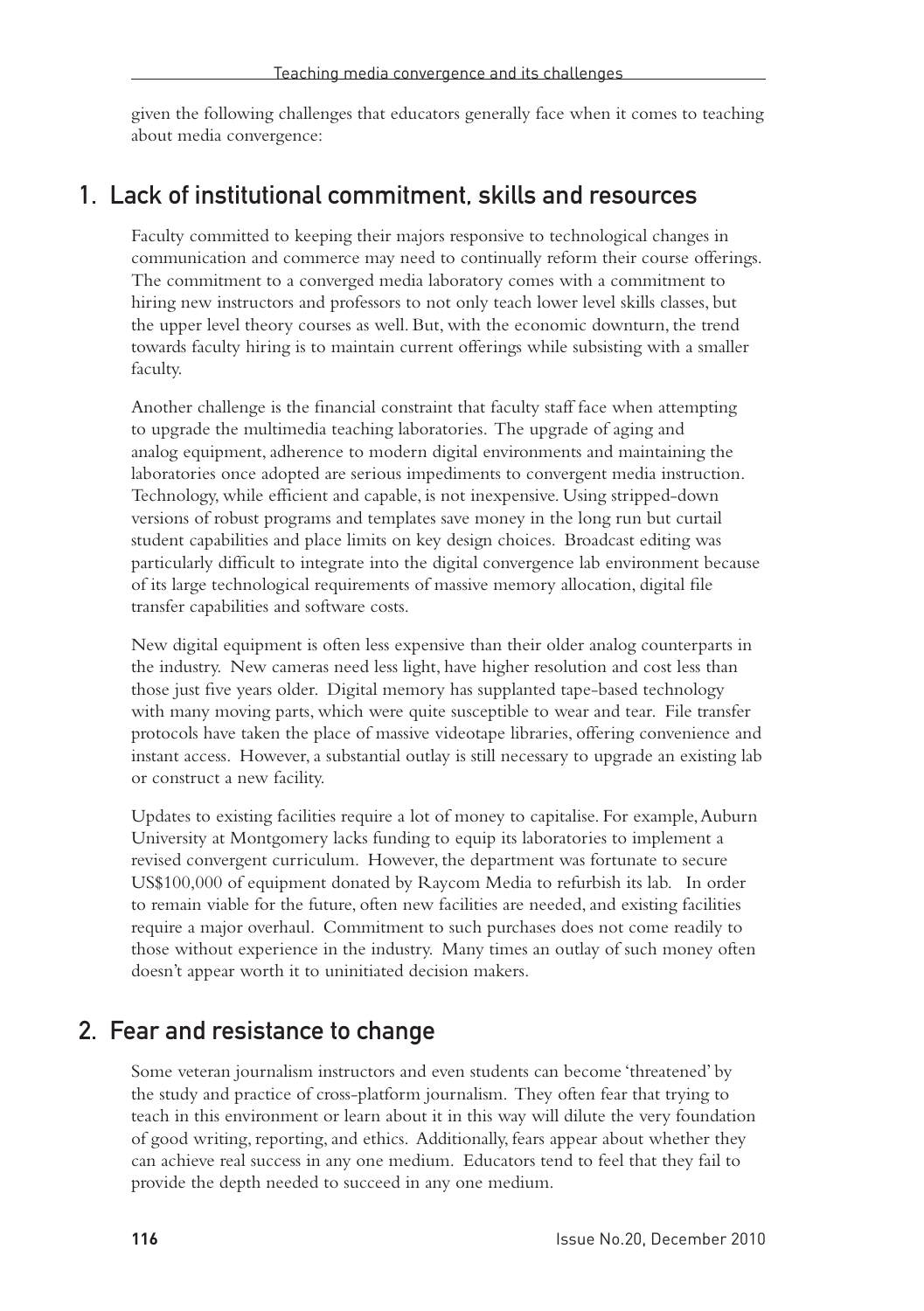Many universities have faculty who often are uncomfortable teaching out of their areas of expertise. Many new courses that deal with media convergence in reporting and editing are commonly new to teaching faculty. As we know it now from the new world of practice and industry demand, students need to be equipped with the skills of reporting across media platforms. And journalism educators, likewise, should learn how to write and produce across platforms and practise what we preach (Castaeda, 2003). The counter reality is journalism instructors with a compartmentalized view of a specific medium tend to pass on to students a compartmentalized base of knowledge. Educators should learn how to write and produce across platforms and 'walk the walk'. After decades of myopic view of specific media delivery platforms, this remains one of the critical challenges we face.

#### 3. Changing curricula to reflect the industry demand

A converged media curriculum must be refined and re-examined as new technologies and methods emerge. Those currently in the profession often unwittingly transfer their professional biases to students. Therefore, universities will often have to seek out those who are truly converted or better yet, native to the new environments, which will reflect those in which future reporters will be working. Bridges across the platforms must be forged and nurtured.

It is a fact that fundamental traditional skills of journalism - writing, editing, fact checking, objectivity and maintaining ethical standards - are still essential and necessary elements of convergence. It is only that we need to add technological skills to the curriculum to offer multimedia skills to students. Is it possible to incorporate additional courses or credit hours to the set curriculum of journalism schools?

Many accredited undergraduate journalism schools cannot require students to take more than the required number of credit hours in other courses in order to enhance their multimedia journalism skills. However, there are journalism schools that offer multimedia curriculum in innovative ways. For example at Annenberg, a new convergence core curriculum was launched a couple of years ago (Castaeda, 2003). The core subjects were spread across three semesters, beginning with news writing, then reporting, and production. Each class in the core area was team taught by three instructors. For example, students took newspaper writing on Monday; television writing on Wednesday; and online writing on Friday. And the schedule was repeated for reporting and production in subsequent semesters. The Annenberg model basically incorporated technology into traditional journalism courses.

However, veteran journalism professor, Melvin Mencher, says that technology classes are having disastrous effects on journalism schools because a glut of technology-related courses is pushing out fundamental writing subjects that are limited to 30 hours – for instance, the basics of news reporting and writing, as well as journalism history and ethics (Rogers, 2010, *About.com*).

Mencher especially mentions the recent developments at the University of Montana journalism school, which no longer requires students to take a public affairs reporting course; and the University of Colorado at Boulder which recently announced it might replace its journalism school with an interdisciplinary "information and communication technology" program. Mencher adds that "it's now reached a point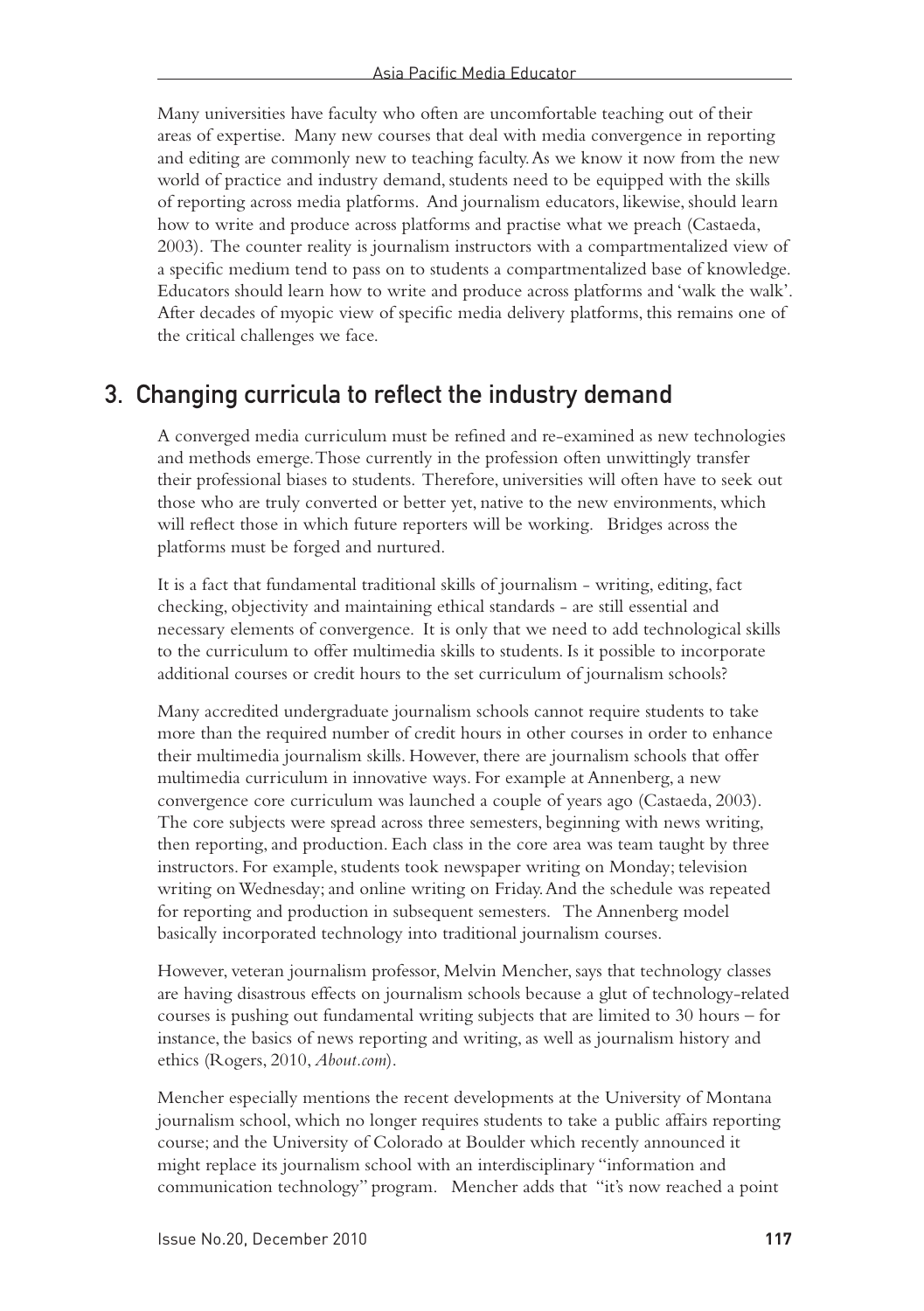of no return where the technology is taking over the curriculum, with disastrous effects." He fears that "students will no longer be going to be educated in the basic function of journalism". (Rogers, 2010, *About.com*; Grant and Jefrey S., 2009).

In summary, students need the following skill sets to perform well in a convergent environment:

*Multimedia skills:* This refers to the ability to report, write and edit online, shoot and edit videos, take photographs, package and upload to a website. This means that students will graduate with multi-tasking production skills in print, video, sound and graphic design. These skills are then channeled towards producing narratives appropriate for the political communication, commercial and public media, public relations, advertising and entertainment industries.

*Clear, specific and focused writing:* This refers to equipping students with fundamental skills in succinct, clear writing, information gathering and research. This skill is even more urgent considering that the new generation of students is known to not read much beyond headlines. Journalism programs are now re-focusing on training students to write with clarity and purpose enhanced by new media skills.

#### 4. Cautious embrace of state of the art

A strategic plan becomes paramount before educators begin the task of changing the curriculum and purchasing the equipment. However, curriculum change should be congruent with those values and goals of the universities enacting the changes. Educators should involve as many media professionals and academics as possible in the process and appoint key personnel to commit to such a transfer. Only then can students gain the benefit of learning in a truly converged media environment on campus.

I know of faculty staff who teach convergence as an entity in and of itself; others as concepts integrated into all media-related subjects. The main challenge for journalism schools, however, is more basic. It's a question of establishing an identity for its curriculum to keep pace with changing technologies. What should a journalism program teach its students in the digital world without diluting the fundamental principles of professional journalism as they were practised during the days of the muckrakers?

Although academic programs have long periods of gestation, nothing precludes universities from making constant adjustments in its courses and curricula. For instance at Auburn University [Montgomery] in Alabama, I don't teach my students how to use media technology, though I am cognisant of it. I teach students how to produce content using multimedia technology. I focus on the multi-perspectives that new media technology on society opens students to in their generation of stories, and how the technology will shape their work when they graduate to join the media workforce. I focus on questions such as: how will media and government and politics interface? How will that interface be affected by the online medium in which we are working with? Do officials talk one way to newspaper reporters and another to television reporters and online journalists? Does it matter if the web is the reporter's first stop on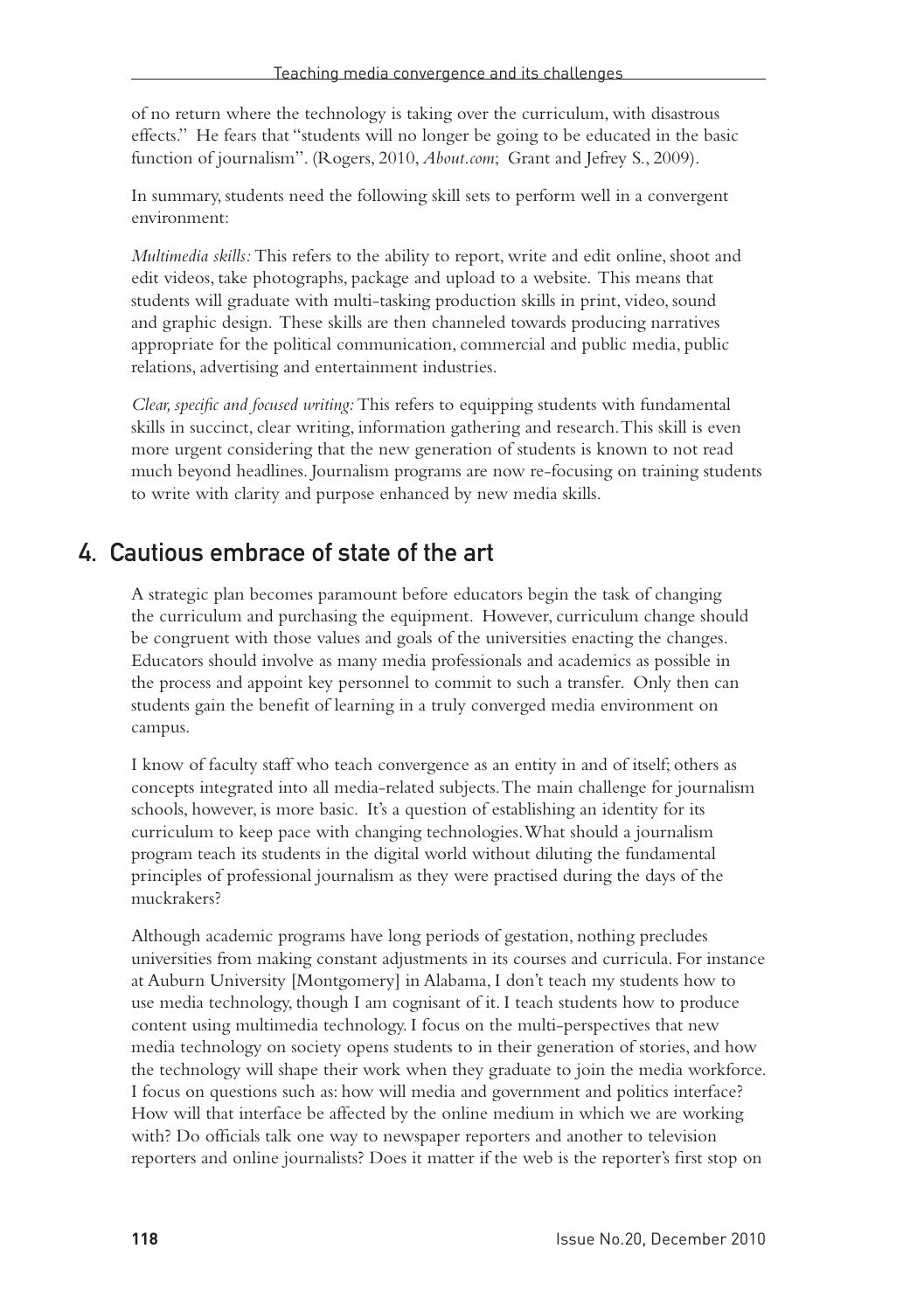the way back to the newsroom? Does multi-tasking now constitute basic journalism training?

The non-hierarchical newsroom layout has created new challenges for reporters and editors. Filing stories straight up to the web, and in the process skirting around the traditional gatekeepers in the old newsroom, poses an imperative of the new media paradigm, which requires positioning acute fact checkers and editorial gatekeepers at multiple sites in the newsroom. Journalism remains a collective process that involves gathering, synthesizing, checking and double-checking of stories before publishing or broadcasting.

Online interviews, too, have been gaining currency. Interviewees like having a record of the dialogue lest they are misquoted. Interviewers are wary of unseen interviewees, lest they misrepresent themselves. All these are not new concepts to teach, but concepts to teach in a new context across the communications and journalism curricula because the multimedia environment will be just as important to public relations and advertis¬ing students as it will be to those studying journalism. We must place more emphasis on educating graduates who also understand the management aspects of the multimedia newsroom.

#### Model of teaching media convergence

Larry Pryor, the founder of *Online Journalism Review* who also teaches at University of Southern California (USC), based on his experience found a common ground of teaching media convergence curriculum successfully at universities and colleges in the United States. In his commentary titled *"A converged curriculum: One school's hard-won lessons," (http://www.ojr.org/ojr/stories/050224pryor/)* revealed that combining print, broadcast and online journalism into a coordinated product aimed at an audience capable of accessing all three platforms is one of the best ways to teach convergence at academic institutions without losing any basics of journalism on multiplatform.

Essence of that model is to "introduce new media into a basic core curriculum for all incoming students, including graduates, in which this topic is given equal weight with print and broadcast. Students would learn, at the outset, how to work on all platforms." In that teaching model, classes in print, broadcast and online in writing, reporting and production are spread over three semesters in the following sequence:

|             | Print      | <b>Broadcast</b> | Online     |
|-------------|------------|------------------|------------|
| Semester 1: | Writing    | Writing          | Writing    |
| Semester 2: | Reporting  | Reporting        | Reporting  |
| Semester 3: | Production | Production       | Production |

In other words, a student would take a 2-hour print class on Monday, a similar broadcast class on Wednesday and an online class on Friday. That model implemented lesson plans that would carry over from class to class, with the same story being done in all three media.

The essence of this model requires computers, infrastructure, class space, and instructors who are capable and willing. And it calls for team teaching, tight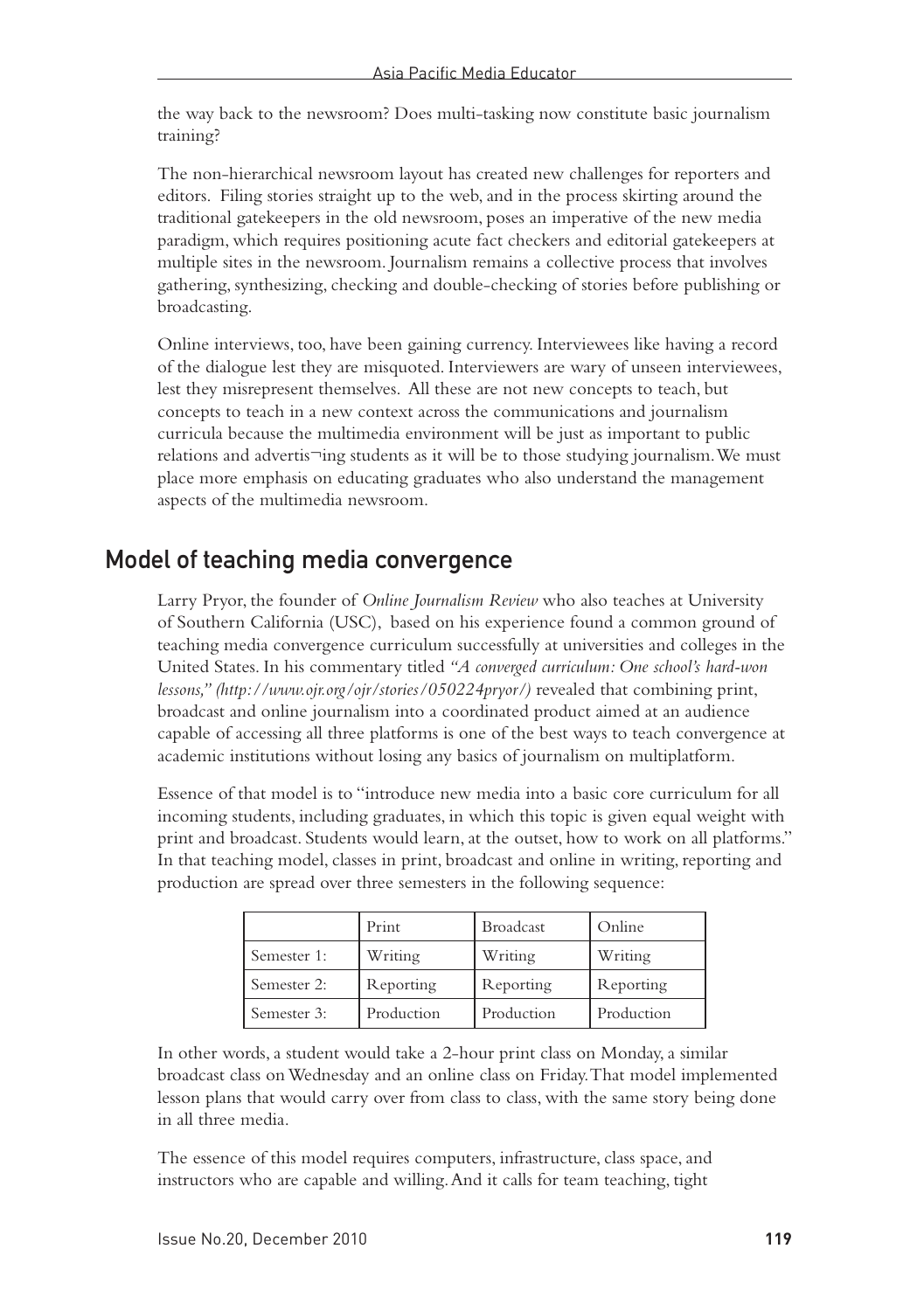scheduling, customized course materials and multiple texts without compromising the basics of journalism-writing, editing, critical thinking and ethical understanding of newsgathering and presenting.

#### Ethics and new media

Ethical issues related to journalism education in the context of media convergence places an imperative for educators to re-evaluate their curriculum. The *Journal of Mass Media Ethics (JMME)* has explored numerous ethical issues emerging from new media technologies (Vol.16: 4, 2001). It notes that "old ethics" in journalism do not always provide ready answers to problems raised by new technology.

Deuze and Yeshua (2001) from the Amsterdam School of Communication reported on their pilot project, which sought the views of online journalists and graduate students about their experiences with ethical dilemmas specific to the internet. Their study provides an overview of the relatively limited literature on new media ethics. They focused on seven specific issues confronting the online journalist, and gauged the relative impact of the new technology on the self-perception and daily practices of online journalists in The Netherlands. Issues creating dilemmas for the Dutch journalists included commercial pressure, use of hyperlinks, problems with accuracy, use of sources, invasion of privacy, government regulations, and newsgathering methods. The pilot study concluded that while there was "no agreement whatsoever among internet journalists regarding the ethics of internet journalism," the topic appeared prominently on the professional agenda.

Blom and Davenport (2010) in their survey of program directors of journalism programs in the US revealed that that there was no clear consensus among them about which courses should be labeled as core in a hypothetical journalism undergraduate curriculum. All respondents had a unique view on classes that should be included in an undergraduate program. Twenty-one courses were picked by more than ten percent of the respondents. The seven most selected options were media ethics and law (58%), reporting—newsgathering and storytelling (55%), multimedia and storytelling (47%), reporting—newsgathering (40%), visual communication (36%), and feature writing (34%). This study indicates that courses such as mass communication research, critical thinking, journalism history, mass media and social groups, web publishing, and sociology of news, are less valued by journalism directors as an asset for all journalism students. The study further reported that the writing and reporting skills classes dominate the top seven. A comparable observation reflected that more than half of the respondents preferred the individual and combined media law and/or ethics courses version as one of the seven.

Jerry Ceppos, recently retired as vice president/news for Knight Ridder, has been involved in journalism education as a member of the Accrediting Council for Education in Journalism and Mass Communications since 1990. In his recent interview with Poynter Institute, he describes a convergence curriculum like this:

"And I worry about the downside of 'convergence'. If that word means teaching the basics to all students -- because students filing for every medium need to know them -- that's just fine. If it means emphasizing the importance of filing some stories instantly, that's also appropriate. If it means teaching the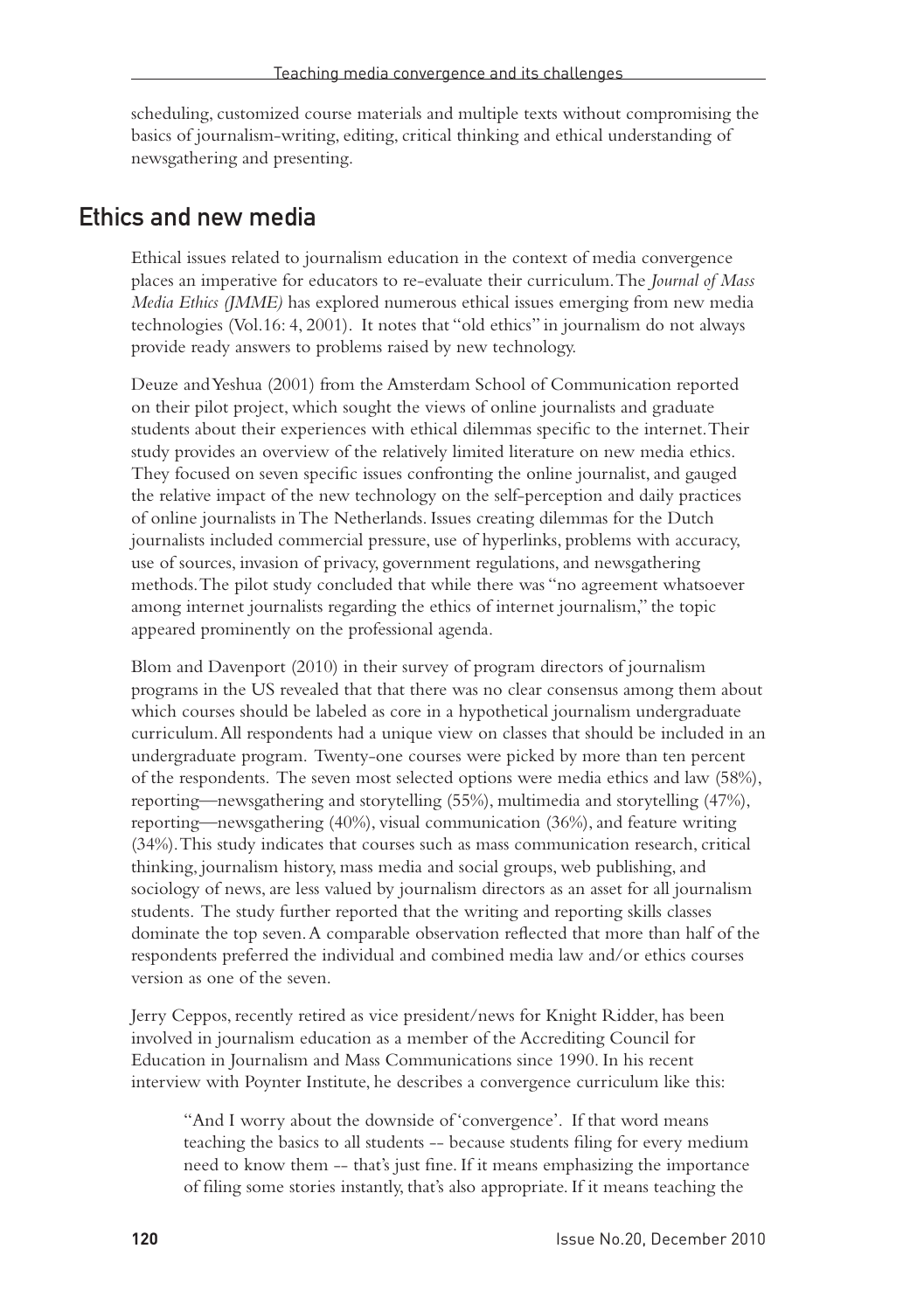finest points of the internet, forget it. We can teach those fine points after students come to work." (Favre, 2006, Mar. 26,).

In the same interview Ceppos said he had admired the curriculum at the Department of Journalism at Washing and Lee University in Virginia. That was because much of its program was built around journalism ethics, which reminds us of its imperative in a convergence curriculum.

#### Conclusion

'Convergence' is not what it was, or what people thought it was, only a few years ago. We don't even much like the name. Think, instead, multimedia, cross-media, transmedia and new media. We call it whatever we want to call it. 'Adaptive media' is a term worth considering. We have adapted the media to our purposes and adapted to the opportunities and strengths of the new media as they have become available to us. The 'old' media are not going away. Not even newspapers, though the hand wringing over declining circulation has endured for decades.

The likelihood is that journalists will evolve a set of roles for the mul¬timedia environment based on their unique and often multiple skill sets. Businesses will find another set of roles, prospering or failing depending on their adaptability to fickle markets and demanding stockholders. Ownership will move in its own direc $\neg$ tion, merging, converging, diverging. Consumers will have more choices, theoreti¬cally more input -voluntary or involuntary - through "cookie" chains. Perhaps, in this wave of mass manipulation, the consumers will have the most significant impact if they opt out en masse.

What about the teaching of media convergence? Journalism schools should adopt definitions of convergence carefully. It is not a good idea to treat journalism curriculum changes as a zero-sum game. It is possible to incorporate new media and computer assisted reporting topics into courses without sacrificing the basics of good writing, critical thinking and ethics. Technology won't stop. Audiences have been unchained, and we have to deal with that or risk being irrelevant. Journalism educators have a great opportunity to do a better job for students and the public just by incorporating new media skills into the basic courses of journalism.

A converged curriculum is a complex and harder discipline, more demanding for students, faculty and staff. Given this ever-changing mediated environment, journalism educators need to keep pace yet focused on teaching the fundamentals of good journalism. The message is not to be taken over by the hype of new technology but to use it as a tool to improve their teaching, training and educating of journalism students.